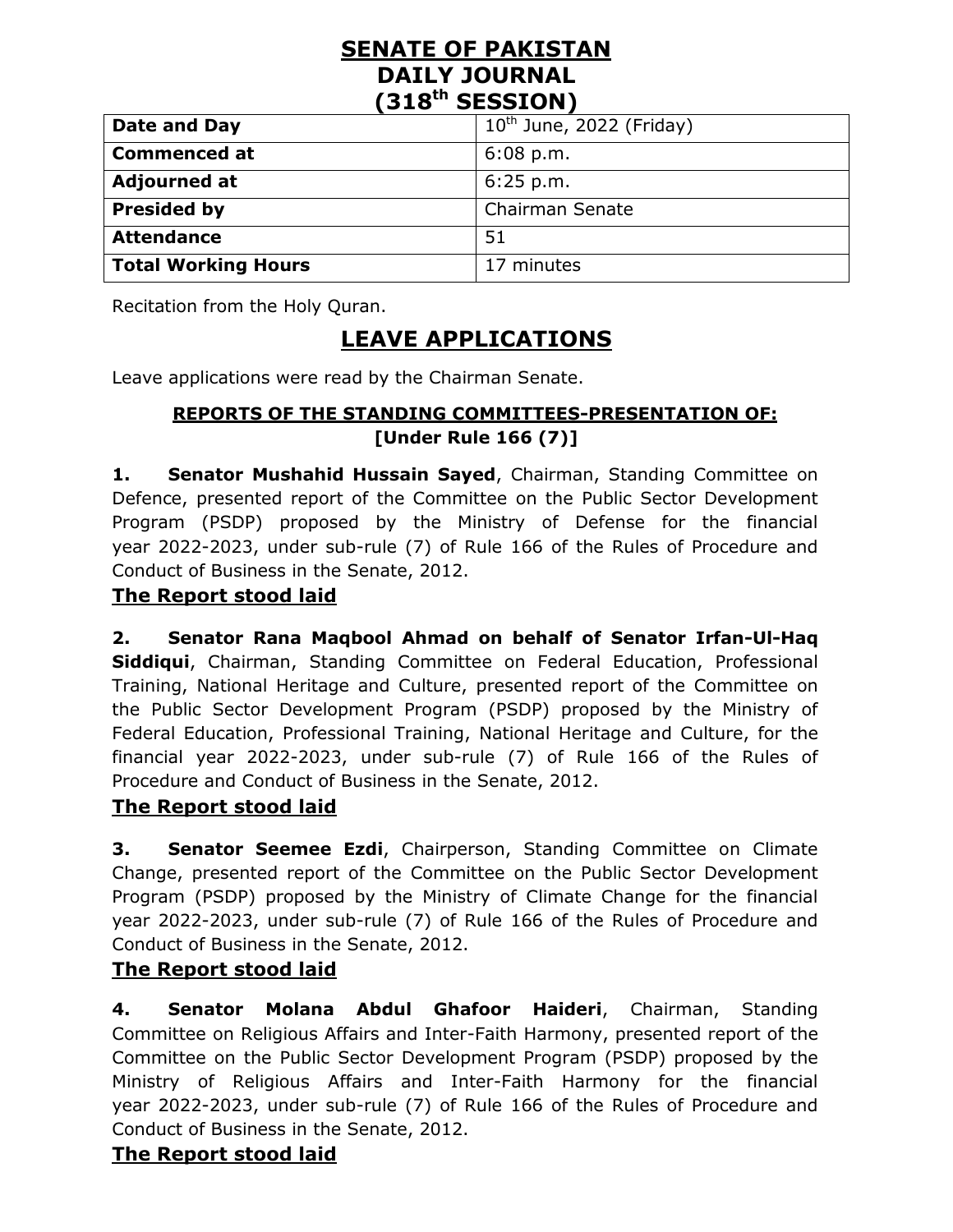**5. Senator Shaheen Khalid Butt on behalf of Senator Manzoor Ahmed Kakar**, Chairman, Standing Committee on Overseas Pakistanis and Human Resource Development, presented report of the Committee on the Public Sector Development Program (PSDP) proposed by the Ministry of Overseas Pakistanis and Human Resource Development for the financial year 2022-2023, under subrule (7) of Rule 166 of the Rules of Procedure and Conduct of Business in the Senate, 2012.

### **The Report stood laid**

**6. Senator Seemee Ezdi on behalf of Senator Walid Iqbal**, Chairman, Standing Committee on Human Rights,presented report of the Committee on the Public Sector Development Program (PSDP) proposed by the Ministry of Human Rights for the financial year 2022-2023, under sub-rule (7) of Rule 166 of the Rules of Procedure and Conduct of Business in the Senate, 2012.

#### **The Report stood laid**

**7. Senator Fawzia Arshad on behalf of Senator Mohsin Aziz**, Chairman, Standing Committee on Interior, presented report of the Committee on the budgetary proposals relating to Public Sector Development Program (PSDP), of the Ministry of Interior for the financial year 2022-2023 under sub-rule (7) of Rule 166 of the Rules of Procedure and Conduct of Business in the Senate, 2012.

#### **The Report stood laid**

**8. Senator Nuzhat Sadiq on behalf of Senator Rubina Khalid**, Chairperson, Standing Committee on Maritime Affairs, presented report of the Committee on the Public Sector Development Program (PSDP) proposed by the Ministry of Maritime Affairs for the financial year 2022-2023, under sub-rule (7) of Rule 166 of the Rules of Procedure and Conduct of Business in the Senate, 2012.

#### **REPORT OF THE STANDING COMMITTEE - PRESENTATION OF: [Under Rule 166(4)]**

**1. Senator Nuzhat Sadiq on behalf of Senator Rubina Khalid,**  Chairperson, Standing Committee on Maritime Affairs, presented report of the Committee on the review of budget allocated and its utilization by the Ministry of Maritime Affairs and its attached departments, during first six months of financial year 2021-2022 under sub-rule (4) of Rule 166 of the Rules of Procedure and Conduct of Business in the Senate, 2012.

#### **The Report stood laid**

## **LAID COPY OF THE FINANCE BILL, 2022**

**1. MR. MIFTAH ISMAIL,** Minister for Finance and Revenue, laid before the Senate a copy of the Finance Bill, 2022, containing the Annual Budget Statement, as required under Article 73 of the Constitution of the Islamic Republic of Pakistan.

#### **The Report stood laid**